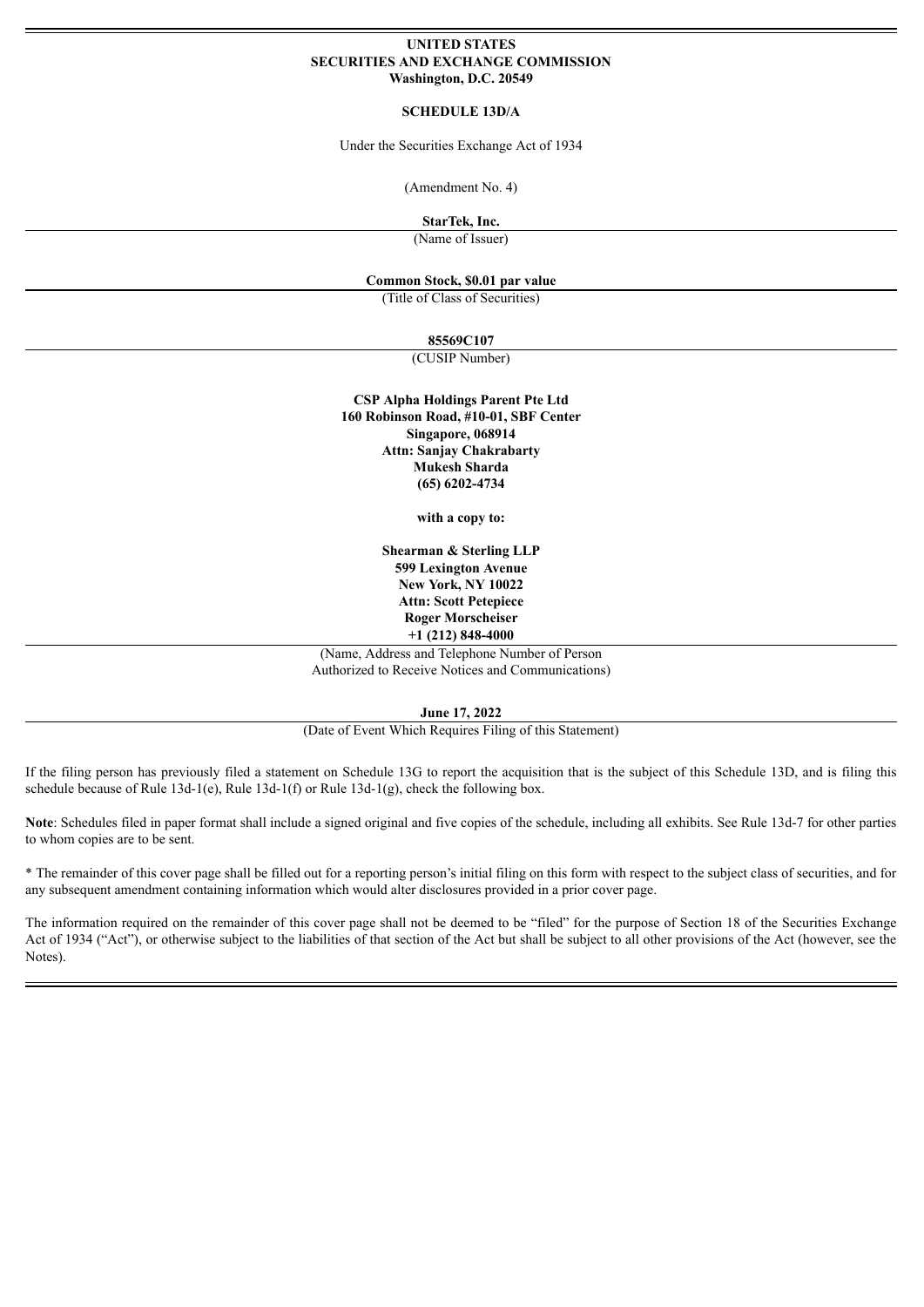CUSIP No. 85569C107 Page 2 of 10 Pages

| (1)  | Names of Reporting Persons                                                              |      |                                          |  |
|------|-----------------------------------------------------------------------------------------|------|------------------------------------------|--|
|      | <b>CSP Alpha Holdings Parent Pte Ltd</b>                                                |      |                                          |  |
| (2)  | Check the Appropriate Box if a Member of a Group (See Instructions)<br>(a)<br>(b)       |      |                                          |  |
| (3)  | SEC Use Only                                                                            |      |                                          |  |
| (4)  | Source of Funds (See Instructions)<br><b>00, WC</b>                                     |      |                                          |  |
| (5)  | Check Box if Disclosure of Legal Proceedings is Required Pursuant to Items 2(d) or 2(e) |      |                                          |  |
| (6)  | Citizenship or Place of Organization<br>Singapore                                       |      |                                          |  |
|      |                                                                                         | (7)  | Sole Voting Power<br>$\mathbf{0}$        |  |
|      | <b>NUMBER OF SHARES</b><br><b>BENEFICIALLY</b>                                          | (8)  | <b>Shared Voting Power</b><br>21,028,218 |  |
|      | <b>OWNED BY EACH</b><br>REPORTING PERSON<br><b>WITH</b>                                 |      | Sole Dispositive Power<br>$\mathbf{0}$   |  |
|      |                                                                                         | (10) | Shared Dispositive Power<br>21,028,218   |  |
| (11) | Aggregate Amount Beneficially Owned by Each Reporting Person<br>21,028,218              |      |                                          |  |
| (12) | Check Box if Aggregate Amount in Row (11) Excludes Certain Shares (See Instructions)    |      |                                          |  |
| (13) | Percent of Class Represented by Amount in Row (11)<br>52.2%                             |      |                                          |  |
| (14) | Type of Reporting Person (See Instructions)<br>CO                                       |      |                                          |  |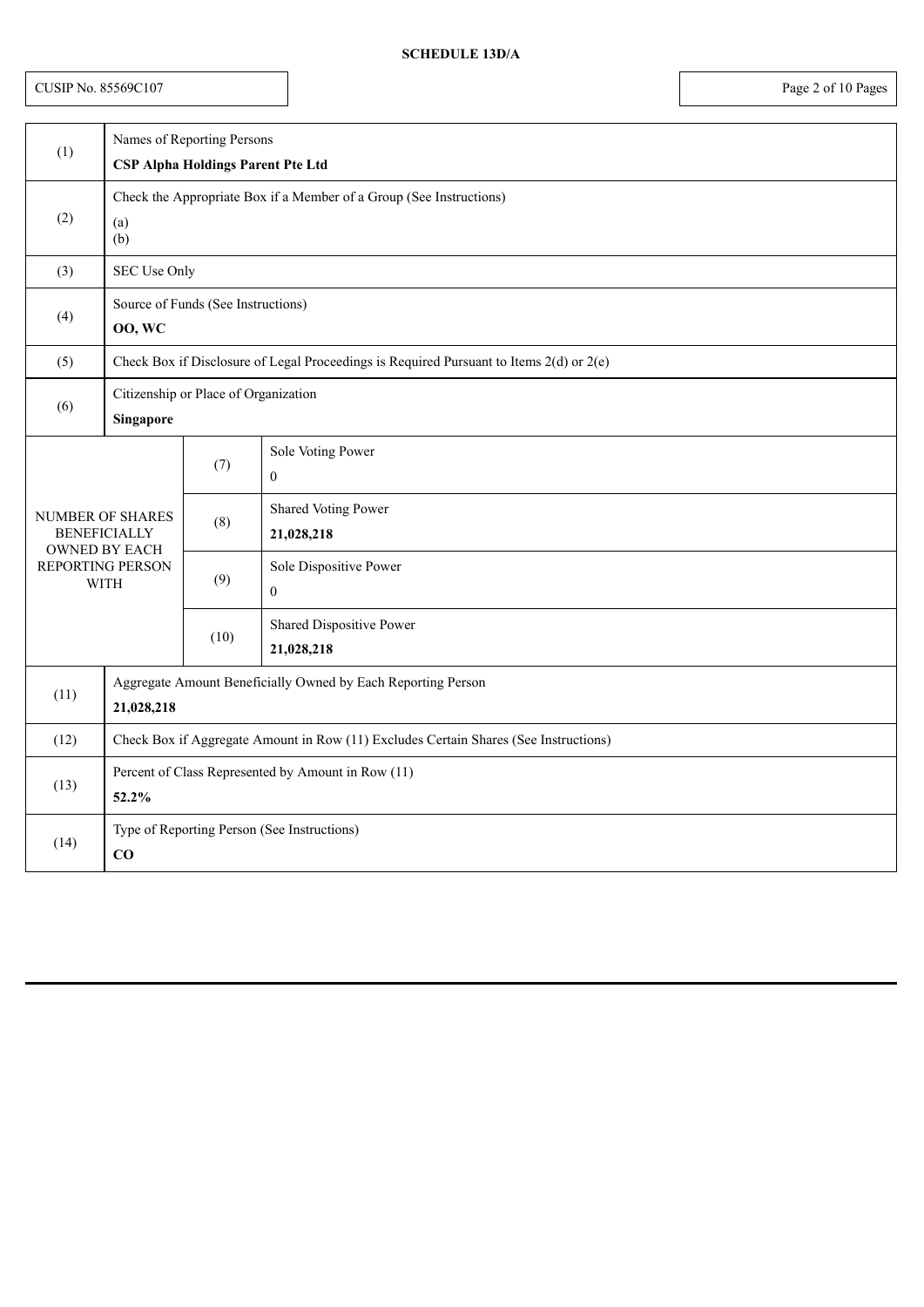CUSIP No. 85569C107 Page 3 of 10 Pages

| (1)                                                                                                | Names of Reporting Persons                                                              |      |                                            |  |
|----------------------------------------------------------------------------------------------------|-----------------------------------------------------------------------------------------|------|--------------------------------------------|--|
|                                                                                                    | <b>CSP Alpha Investment LP</b>                                                          |      |                                            |  |
| (2)                                                                                                | Check the Appropriate Box if a Member of a Group (See Instructions)<br>(a)<br>(b)       |      |                                            |  |
| (3)                                                                                                | <b>SEC Use Only</b>                                                                     |      |                                            |  |
| (4)                                                                                                | Source of Funds (See Instructions)<br><b>00, WC</b>                                     |      |                                            |  |
| (5)                                                                                                | Check Box if Disclosure of Legal Proceedings is Required Pursuant to Items 2(d) or 2(e) |      |                                            |  |
| (6)                                                                                                | Citizenship or Place of Organization<br><b>Cayman Islands</b>                           |      |                                            |  |
| NUMBER OF SHARES<br><b>BENEFICIALLY</b><br><b>OWNED BY EACH</b><br>REPORTING PERSON<br><b>WITH</b> |                                                                                         | (7)  | Sole Voting Power<br>$\mathbf{0}$          |  |
|                                                                                                    |                                                                                         | (8)  | Shared Voting Power<br>21,028,218          |  |
|                                                                                                    |                                                                                         | (9)  | Sole Dispositive Power<br>$\boldsymbol{0}$ |  |
|                                                                                                    |                                                                                         | (10) | Shared Dispositive Power<br>21,028,218     |  |
| (11)                                                                                               | Aggregate Amount Beneficially Owned by Each Reporting Person<br>21,028,218              |      |                                            |  |
| (12)                                                                                               | Check Box if Aggregate Amount in Row (11) Excludes Certain Shares (See Instructions)    |      |                                            |  |
| (13)                                                                                               | Percent of Class Represented by Amount in Row (11)<br>52.2%                             |      |                                            |  |
| (14)                                                                                               | Type of Reporting Person (See Instructions)<br>PN                                       |      |                                            |  |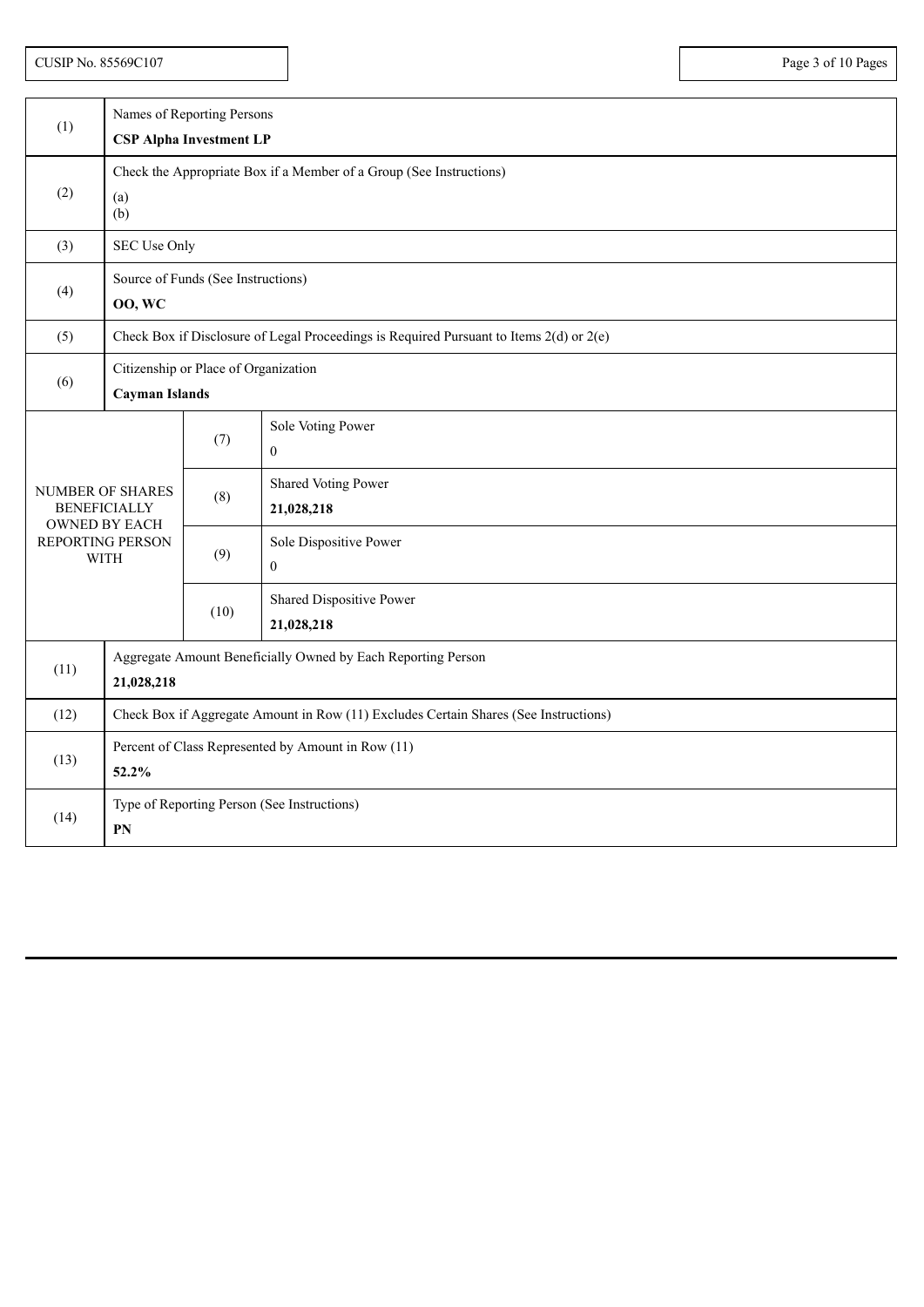| (1)  | Names of Reporting Persons<br><b>CSP Alpha GP Limited</b>                               |      |                                        |  |
|------|-----------------------------------------------------------------------------------------|------|----------------------------------------|--|
| (2)  | Check the Appropriate Box if a Member of a Group (See Instructions)<br>(a)<br>(b)       |      |                                        |  |
| (3)  | SEC Use Only                                                                            |      |                                        |  |
| (4)  | Source of Funds (See Instructions)<br><b>00, WC</b>                                     |      |                                        |  |
| (5)  | Check Box if Disclosure of Legal Proceedings is Required Pursuant to Items 2(d) or 2(e) |      |                                        |  |
| (6)  | Citizenship or Place of Organization<br>Cayman Islands                                  |      |                                        |  |
|      |                                                                                         | (7)  | Sole Voting Power<br>$\mathbf{0}$      |  |
|      | Number of Shares<br>Beneficially Owned by<br>Each Reporting person<br>With              |      | Shared Voting Power<br>21,028,218      |  |
|      |                                                                                         |      | Sole Dispositive Power<br>$\mathbf{0}$ |  |
|      |                                                                                         | (10) | Shared Dispositive Power<br>21,028,218 |  |
| (11) | Aggregate Amount Beneficially Owned by Each Reporting Person<br>21,028,218              |      |                                        |  |
| (12) | Check Box if Aggregate Amount in Row (11) Excludes Certain Shares (See Instructions)    |      |                                        |  |
| (13) | Percent of Class Represented by Amount in Row (11)<br>52.2%                             |      |                                        |  |
| (14) | Type of Reporting Person (See Instructions)<br>CO                                       |      |                                        |  |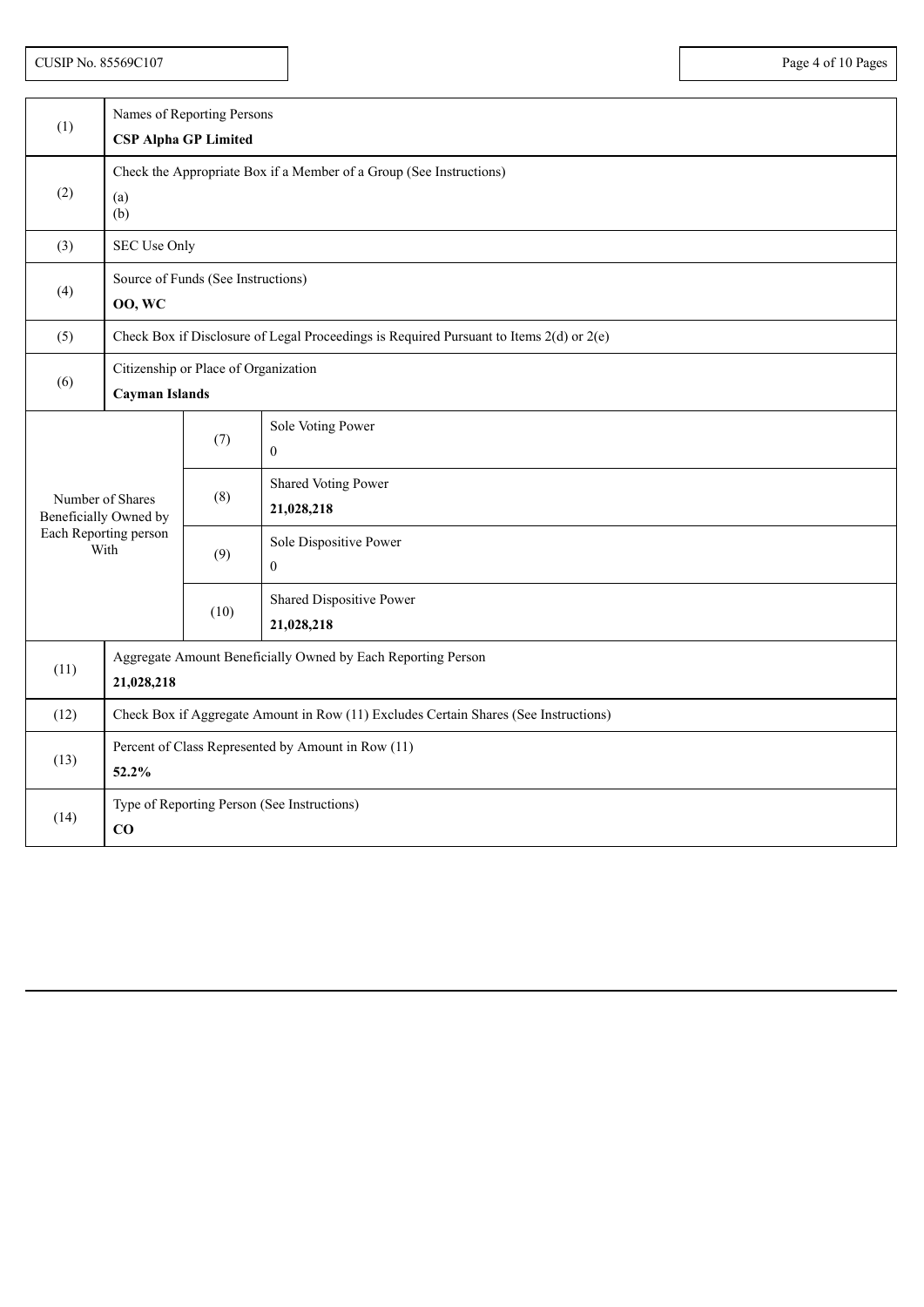|                  | Names of Reporting Persons                                                                  |      |                                       |  |
|------------------|---------------------------------------------------------------------------------------------|------|---------------------------------------|--|
| (1)              | <b>CSP Victory Limited</b>                                                                  |      |                                       |  |
| (2)              | Check the Appropriate Box if a Member of a Group (See Instructions)<br>(a)<br>(b)           |      |                                       |  |
| (3)              | SEC Use Only                                                                                |      |                                       |  |
| (4)              | Source of Funds (See Instructions)<br><b>00, WC</b>                                         |      |                                       |  |
| (5)              | Check Box if Disclosure of Legal Proceedings is Required Pursuant to Items $2(d)$ or $2(e)$ |      |                                       |  |
| (6)              | Citizenship or Place of Organization<br><b>Cayman Islands</b>                               |      |                                       |  |
|                  |                                                                                             | (7)  | Sole Voting Power<br>$\theta$         |  |
| Number of Shares | Beneficially Owned by                                                                       | (8)  | Shared Voting Power<br>1,540,041      |  |
|                  | Each Reporting person<br>With                                                               |      | Sole Dispositive Power<br>$\Omega$    |  |
|                  |                                                                                             | (10) | Shared Dispositive Power<br>1,540,041 |  |
| (11)             | Aggregate Amount Beneficially Owned by Each Reporting Person<br>1,540,041                   |      |                                       |  |
| (12)             | Check Box if Aggregate Amount in Row (11) Excludes Certain Shares (See Instructions)        |      |                                       |  |
| (13)             | Percent of Class Represented by Amount in Row (11)<br>3.8%                                  |      |                                       |  |
| (14)             | Type of Reporting Person (See Instructions)<br>CO                                           |      |                                       |  |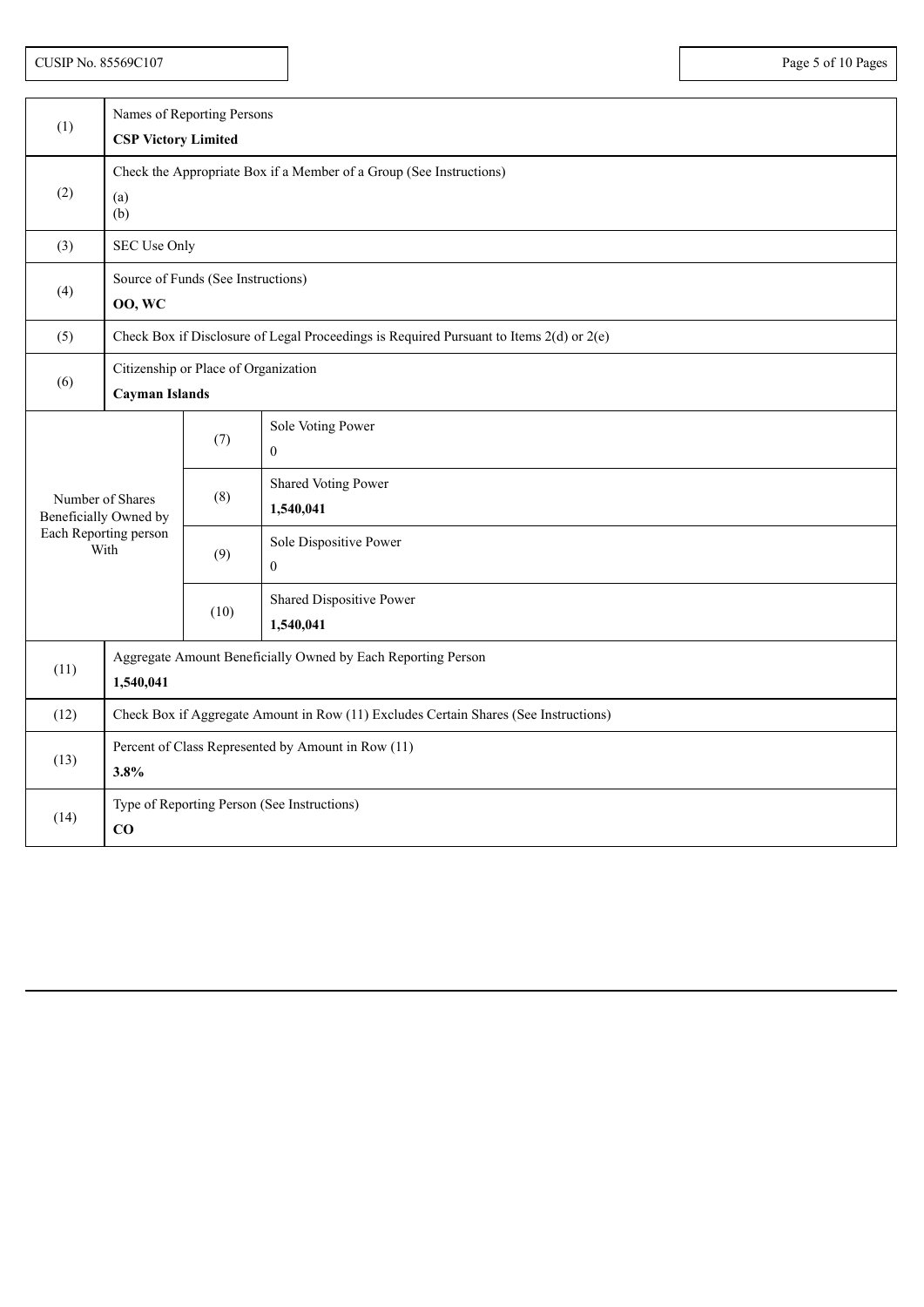CUSIP No. 85569C107 Page 6 of 10 Pages

| (1)                                       | Names of Reporting Persons<br><b>CSP Management Limited</b>                             |      |                                        |  |
|-------------------------------------------|-----------------------------------------------------------------------------------------|------|----------------------------------------|--|
|                                           |                                                                                         |      |                                        |  |
| (2)                                       | Check the Appropriate Box if a Member of a Group (See Instructions)<br>(a)<br>(b)       |      |                                        |  |
| (3)                                       | SEC Use Only                                                                            |      |                                        |  |
| (4)                                       | Source of Funds (See Instructions)<br><b>00, WC</b>                                     |      |                                        |  |
| (5)                                       | Check Box if Disclosure of Legal Proceedings is Required Pursuant to Items 2(d) or 2(e) |      |                                        |  |
| (6)                                       | Citizenship or Place of Organization<br><b>Cayman Islands</b>                           |      |                                        |  |
|                                           |                                                                                         | (7)  | Sole Voting Power<br>$\mathbf{0}$      |  |
| Number of Shares<br>Beneficially Owned by |                                                                                         | (8)  | Shared Voting Power<br>22,568,259      |  |
| Each Reporting person<br>With             |                                                                                         | (9)  | Sole Dispositive Power<br>$\theta$     |  |
|                                           |                                                                                         | (10) | Shared Dispositive Power<br>22,568,259 |  |
| (11)                                      | Aggregate Amount Beneficially Owned by Each Reporting Person<br>22,568,259              |      |                                        |  |
| (12)                                      | Check Box if Aggregate Amount in Row (11) Excludes Certain Shares (See Instructions)    |      |                                        |  |
| (13)                                      | Percent of Class Represented by Amount in Row (11)<br>56.0%                             |      |                                        |  |
| (14)                                      | Type of Reporting Person (See Instructions)<br>$\bf CO$                                 |      |                                        |  |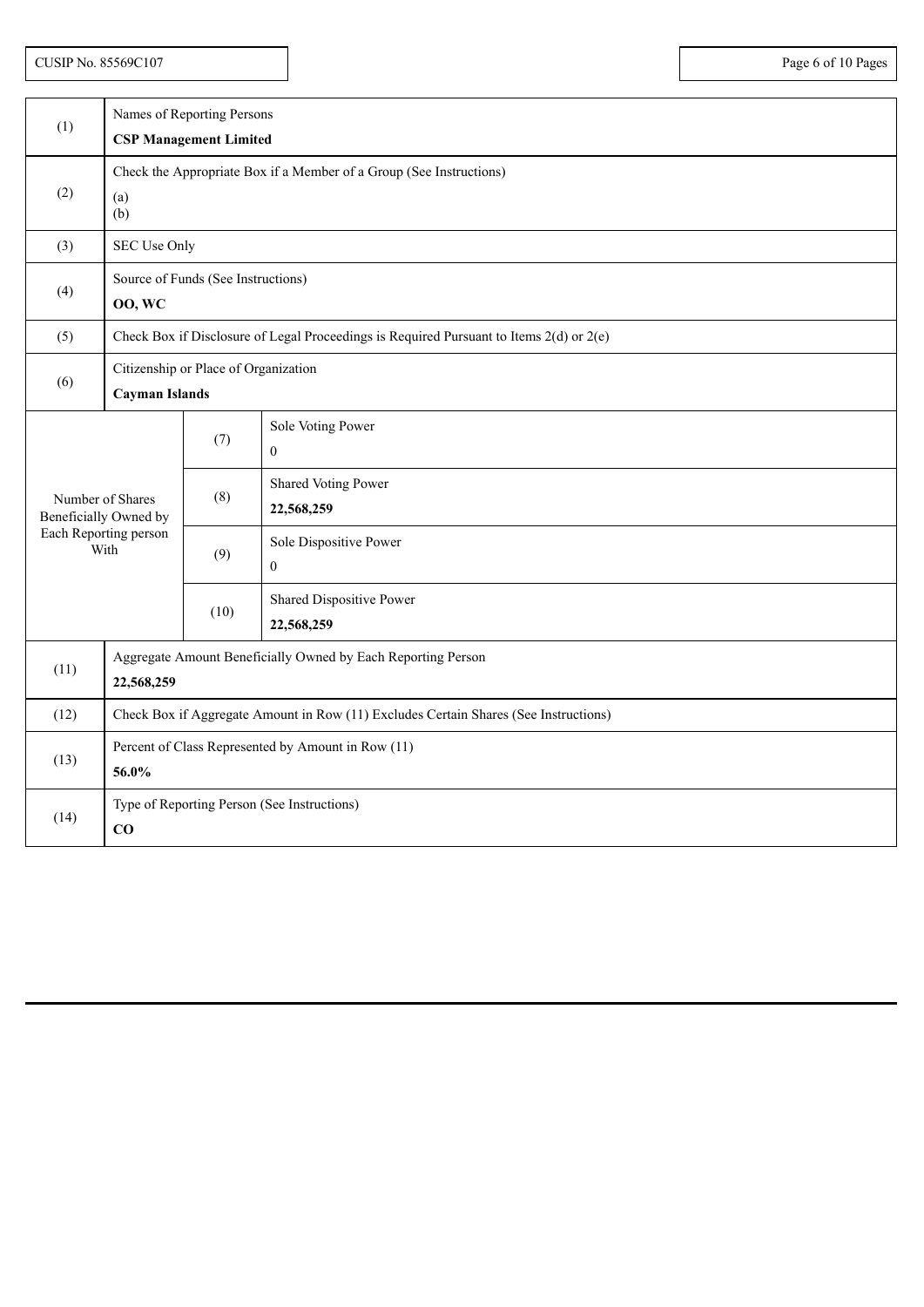#### **EXPLANATORY NOTE**

This Amendment No. 4 (this "Amendment") is being jointly filed on behalf of: (a) CSP Alpha Holdings Parent Pte Ltd, a private limited company formed under the laws of Singapore; (b) CSP Alpha Investment LP, a limited partnership formed under the laws of the Cayman Islands; (c) CSP Alpha GP Limited, an exempted limited company formed under the laws of the Cayman Islands; (d) CSP Victory Limited, an exempted limited company formed under the laws of the Cayman Islands; and (e) CSP Management Limited, an exempted limited company formed under the laws of the Cayman Islands (collectively, the "Reporting Persons," and each a "Reporting Person"), and amends the Statement on Schedule 13D filed on March 23, 2018 (the "Initial Schedule"), as amended by Amendment No. 1 thereto filed on July 23, 2018 ("Amendment No. 1"), as further amended by Amendment No. 2 thereto filed on July 14, 2020 ("Amendment No. 2"), as further amended by Amendment No. 3 thereto filed on December 20, 2021 ("Amendment No. 3, collectively with the Initial Schedule, Amendment No. 1, Amendment No. 2 and this Amendment, the "Schedule 13D"), which relates to the shares of common stock (the "StarTek Common Stock"), par value \$0.01 per share of StarTek, Inc., a Delaware corporation (the "Issuer").

#### **Item 3. Source and Amount of Funds or Other Consideration.**

Item 3 of Schedule 13D is hereby supplemented and amended to add the information contained in Item 4 of this Amendment, which is incorporated by reference into this Item 3 as if fully set forth herein.

### **Item 4. Purpose of Transaction.**

Item 4 of Schedule 13D is hereby supplemented and amended to add the following:

On June 17, 2022, Capital Square Partners Management Pte Ltd ("CSP"), an affiliate of the Reporting Persons, certified to the Special Committee of the Board of Directors of the Issuer (the "Special Committee") that CSP or its affiliates have an aggregate of US\$20 million of available cash and/or unfunded capital commitments, all of which is available to be applied as equity financing of the previously disclosed preliminary non-binding proposal submitted by the Reporting Persons to the board of directors of the Issuer (the "Proposal") to acquire all of the shares of StarTek Common Stock not beneficially owned by the Reporting Persons for a cash consideration of US\$5.40 per share (the "Proposed Transaction"). The Reporting Persons believe that the Proposed Transaction and all related costs and expenses will be funded by such US\$20 million of equity financing, with the balance to be funded by debt financing. The Reporting Persons remain confident that they will be able to obtain the requisite debt financing so that they would be able to consummate the Proposed Transaction and pay all related costs and expenses. In response to requests from the Special Committee, the Reporting Persons have been keeping the Special Committee updated, and intend to continue to keep the Special Committee updated, about the progress of the Reporting Persons in arranging for the necessary financing for the Proposed Transaction. The Reporting Persons are working closely with the financial institutions, with which they have key relationships, to provide such necessary debt financing for the Proposed Transaction. These financial institutions have preliminarily indicated to the Reporting Persons that, in approximately five to seven weeks' time and subject to market conditions, they will know whether they are in a position to commit to providing such necessary debt financing. Any commitment to provide such necessary debt financing for the Proposed Transaction would be subject to the negotiation of definitive agreements on terms acceptable to the Reporting Persons.

There can be no assurance that a definitive agreement with respect to the Proposed Transaction will be executed or, if executed, whether the Proposed Transaction will be consummated. The Proposal and the Schedule 13D do not constitute a binding offer or agreement or an agreement to make a binding offer, and do not contain all matters upon which agreement must be reached in order to enter into or consummate the Proposed Transaction, nor do they create any binding rights or obligations in favor of any person. A binding commitment will result only from the execution of a definitive agreement and will be on the terms and conditions provided in the definitive agreement. As previously stated in the Proposal, the Reporting Persons are interested only in pursuing the Proposed Transaction and do not intend to sell CSP's stake in StarTek to any third party.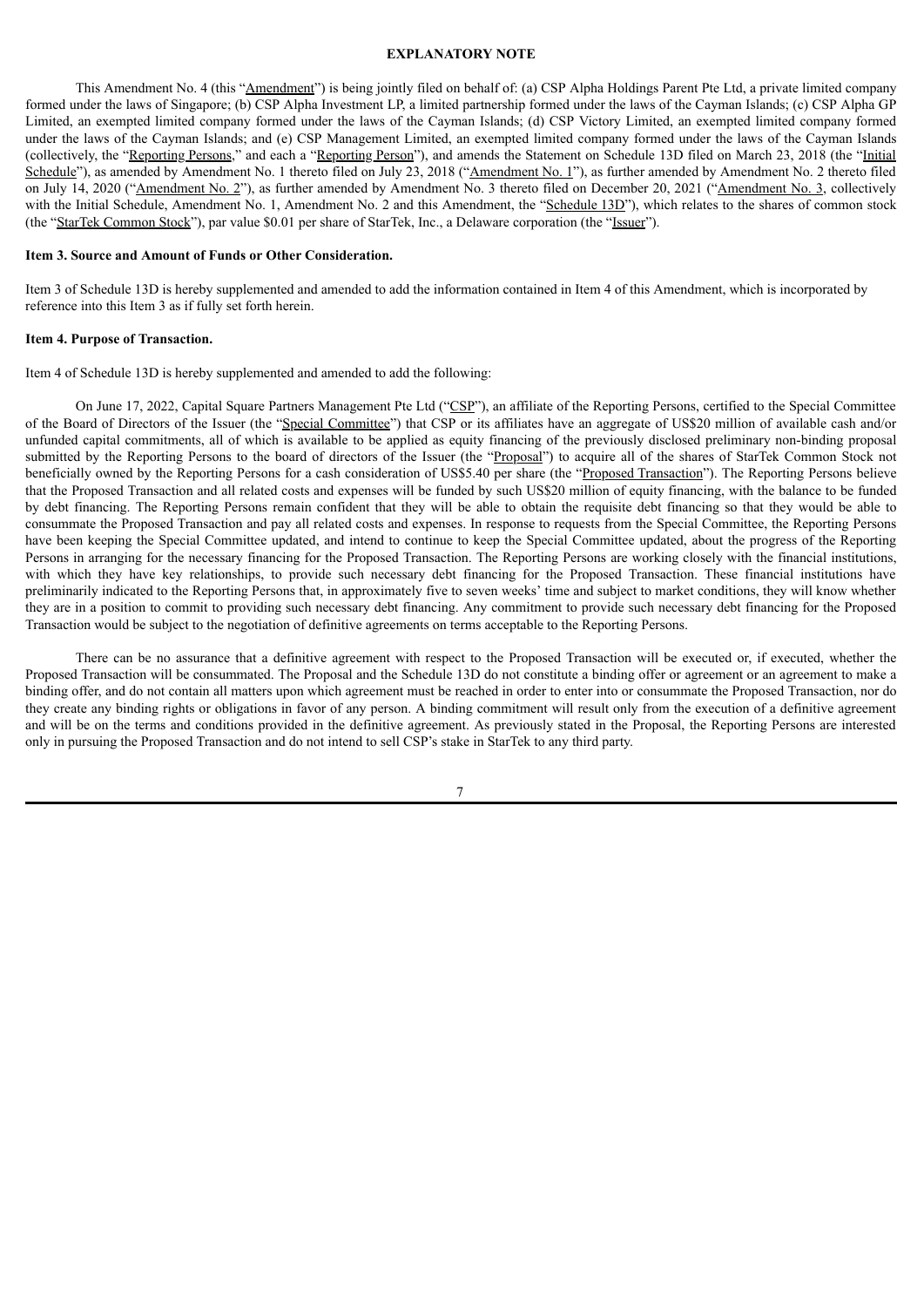### **Item 5. Interest in Securities of the Issuer.**

Item 5 of Schedule 13D is hereby amended and restated as follows:

The responses of the Reporting Persons to rows (7) through (13) of the cover page to this Amendment are incorporated by reference in this Item 5 as if fully set forth herein.

(a)-(b) The aggregate number and percentage of shares of StarTek Common Stock beneficially owned by the Reporting Persons is 22,568,259, constituting approximately 56.0% of the outstanding shares of StarTek Common Stock. This percentage is based on an aggregate of 40,296,021 shares of StarTek Common Stock outstanding as of April 28, 2022, as provided by the Issuer in the Quarterly Report on Form 10-Q filed on May 9, 2022.

The Reporting Persons have shared voting and dispositive power with regard to the 22,568,259 shares. Other than the shared voting and dispositive power of the shares of StarTek Common Stock as set forth in this Schedule 13D, the Reporting Persons have not acquired and do not beneficially own any shares of StarTek Common Stock.

Except as set forth in this Schedule 13D, neither the Reporting Persons nor, to the best of the individual and collective knowledge of the Reporting Persons, any of the persons listed in Annex A beneficially own any shares of StarTek Common Stock, have the right to acquire any shares of StarTek Common Stock, have any power to vote or direct the vote of any shares of StarTek Common Stock, or have any power to dispose or direct the disposition of any shares of StarTek Common Stock; provided that Advance Crest Investments Limited, an entity controlled by Bharat Rao and Mukesh Sharda (each of whom are persons listed in Annex A), is the beneficial owner of 274,064 shares of StarTek Common Stock. The Reporting Persons expressly disclaim beneficial ownership of any shares of StarTek Common Stock owned by Advance Crest Investments Limited.

(c) Except as set forth in this Schedule 13D, neither the Reporting Persons nor, to the best of the individual and collective knowledge of the Reporting Persons, any of the persons listed in Annex A have effected any transactions in the shares of StarTek Common Stock during the past sixty (60) days.

(d) No person is known to have the right to receive or the power to direct the receipt of dividends from, or the proceeds from the sale of the StarTek Common Stock held by the Reporting Persons other than each of the Reporting Persons.

(e) Not applicable.

### **Item 6. Contracts, Arrangements, Understandings or Relationships with Respect to Securities of the Issuer.**

Item 6 of Schedule 13D is hereby supplemented and amended to add the information contained in Item 3 and Item 4 of this Amendment, which is incorporated by reference into this Item 6 as if fully set forth herein.

## **Item 7. Material to be Filed as Exhibits.**

Item 7 of Schedule 13D is supplemented and amended to add the following exhibits:

| Exhibit No.  | <b>Description</b>                                                                    |
|--------------|---------------------------------------------------------------------------------------|
| Exhibit 99.1 | Joint Filing Agreement, dated as of June 21, 2022, by and among the Reporting Persons |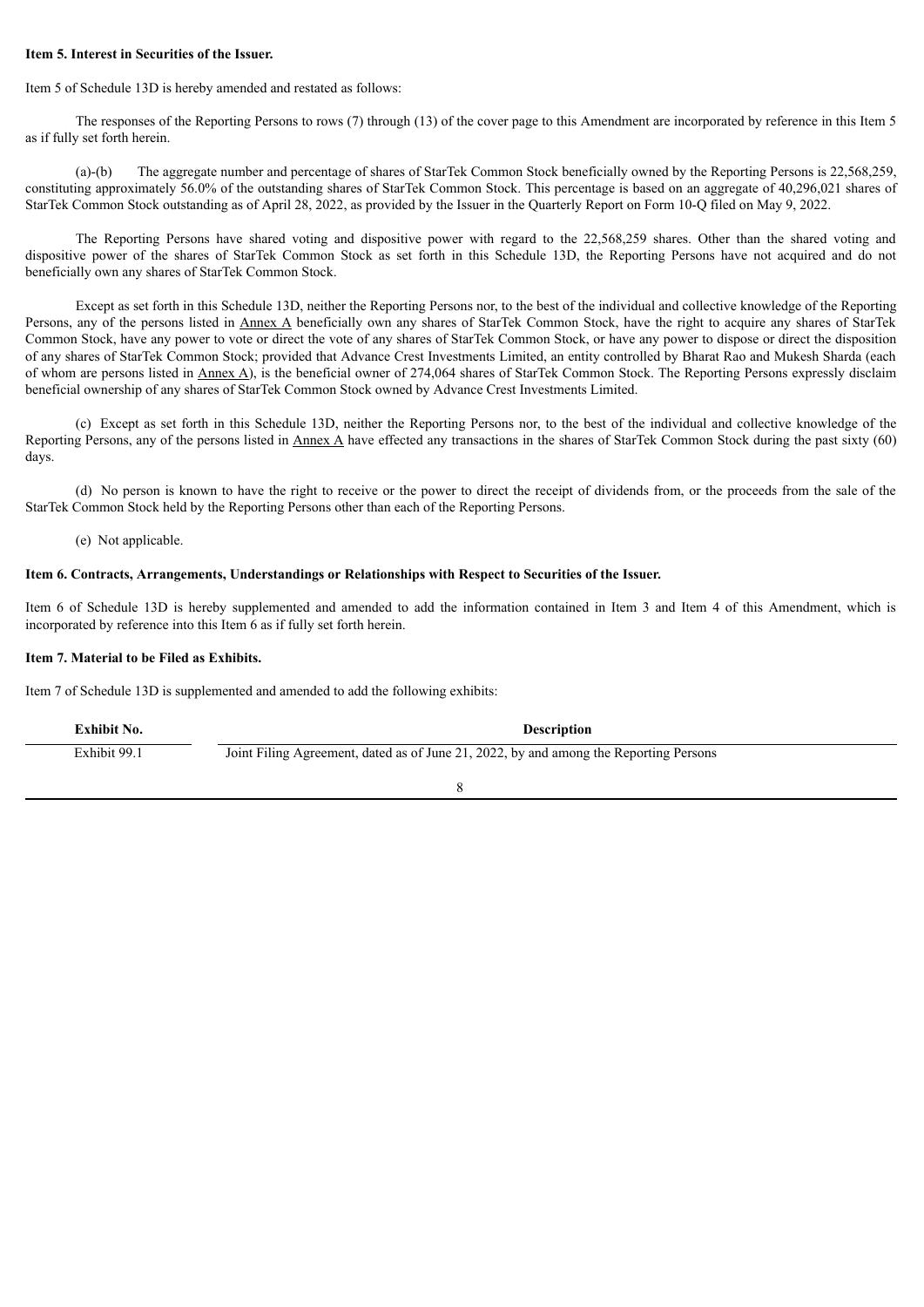## **SIGNATURE**

After reasonable inquiry and to the best of their knowledge and belief, each of the undersigned certifies that the information set forth in this statement is true, complete and correct.

### DATED: June 21, 2022 **CSP ALPHA HOLDINGS PARENT PTE LTD**

By: /s/ Sanjay Chakrabarty Sanjay Chakrabarty

Director

By: /s/ Mukesh Sharda Mukesh Sharda Director

## **CSP ALPHA INVESTMENT LP**

By: CSP Alpha GP Limited, its General Partner

- By: /s/ Sanjay Chakrabarty Sanjay Chakrabarty Director
- By: /s/ Mukesh Sharda Mukesh Sharda Director

## **CSP ALPHA GP LIMITED**

- By: /s/ Sanjay Chakrabarty Sanjay Chakrabarty Director
- By: /s/ Mukesh Sharda Mukesh Sharda Director

## **CSP VICTORY LIMITED**

- By: /s/ Sanjay Chakrabarty Sanjay Chakrabarty **Director**
- By: /s/ Mukesh Sharda Mukesh Sharda Director

[Signature Page to Amendment No. 4 to Schedule 13D]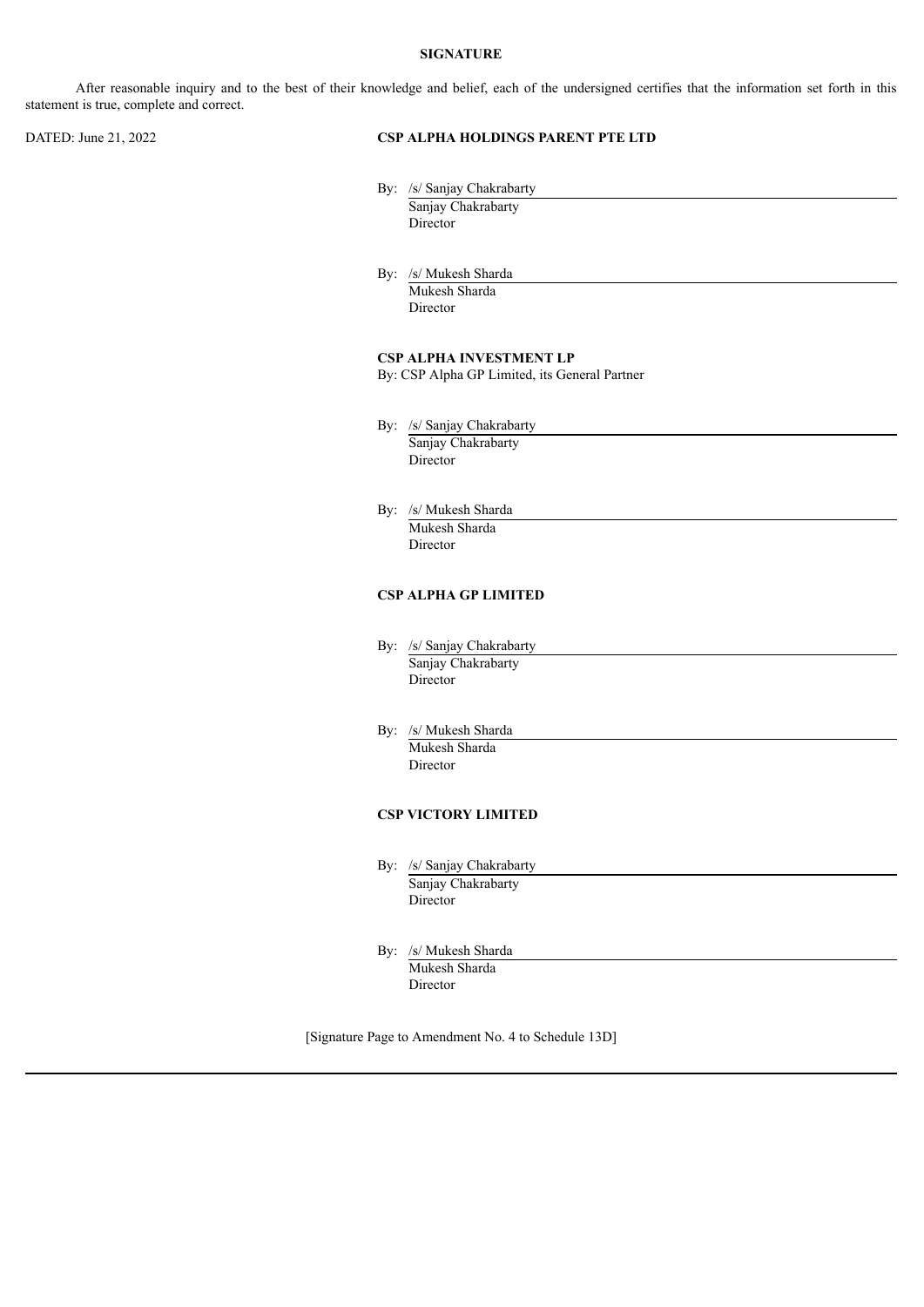# **CSP MANAGEMENT LIMITED**

| By: /s/ Sanjay Chakrabarty |
|----------------------------|
| Sanjay Chakrabarty         |
| Director                   |
|                            |

By: /s/ Mukesh Sharda Mukesh Sharda Director

[Signature Page to Amendment No. 4 to Schedule 13D]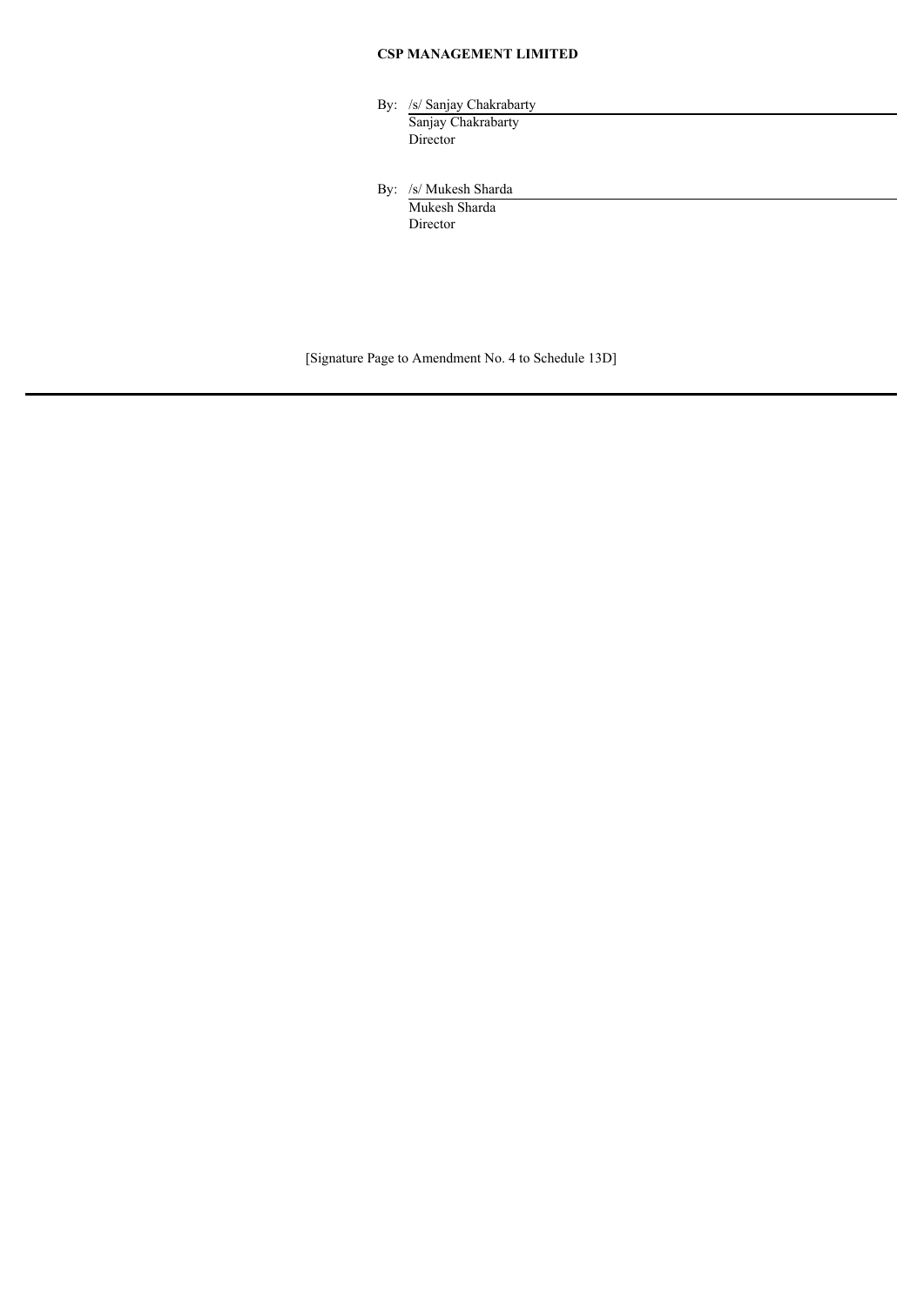## **JOINT FILING AGREEMENT**

The undersigned hereby agree that Amendment No. 4 to Schedule 13D, dated June 21, 2022, with respect to the shares of common stock, par value \$0.01 per share, of StarTek, Inc., is, and any amendments thereto executed by each of us shall be, filed on behalf of each of us pursuant to and in accordance with the provisions of Rule  $13d-1(k)(1)$  under the Securities Exchange Act of 1934, as amended, and that this Joint Filing Agreement shall be included as an Exhibit to the Schedule 13D and each such amendment. Each of the undersigned agrees to be responsible for the timely filing of the Schedule 13D and any amendments thereto, and for the completeness and accuracy of the information concerning itself contained therein. This Joint Filing Agreement may be executed in any number of counterparts, all of which taken together shall constitute one and the same instrument.

[*Signature Page Follows*]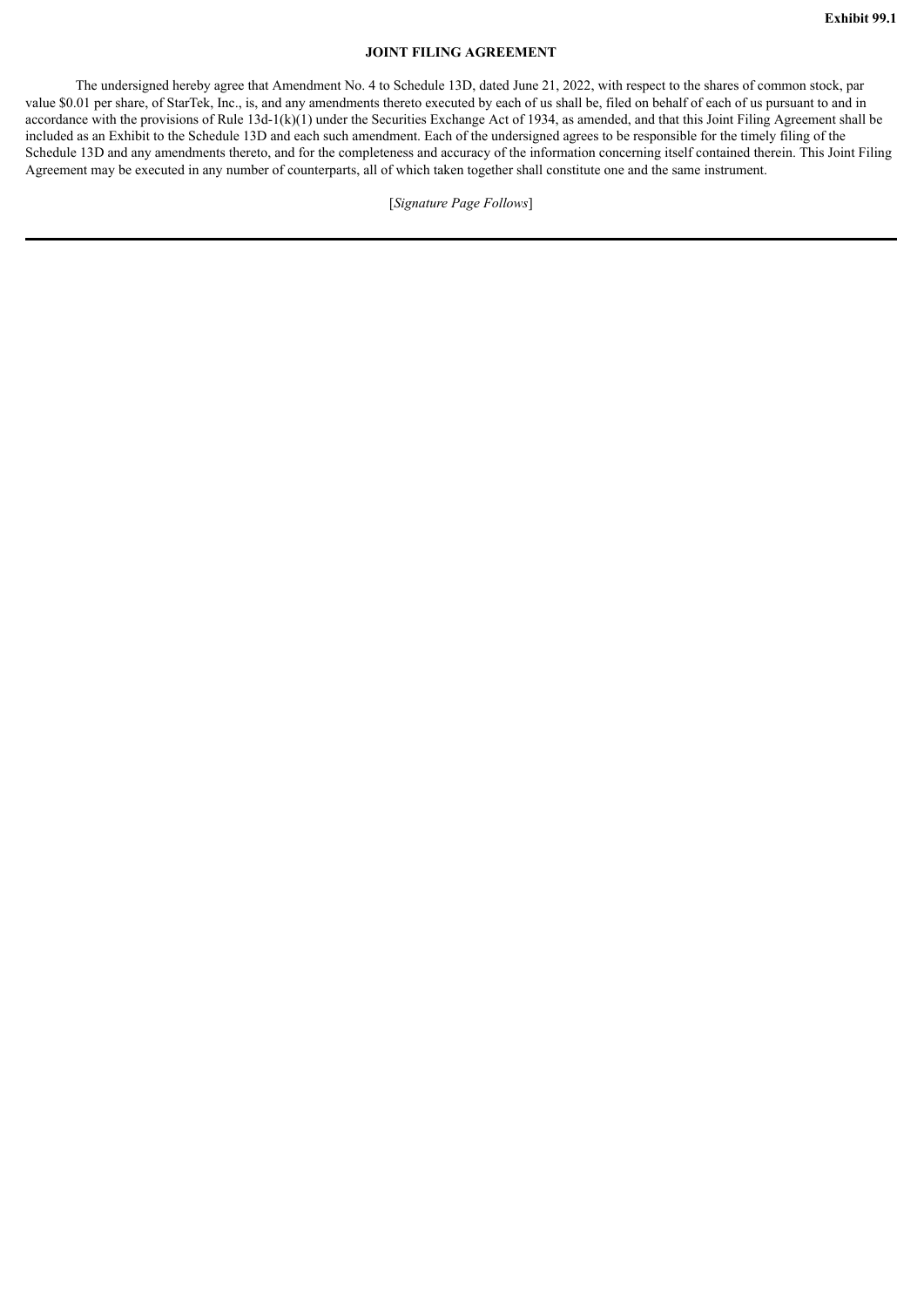IN WITNESS WHEREOF, the undersigned have executed this Joint Filing Agreement as of the date first written above.

# **CSP ALPHA HOLDINGS PARENT PTE LTD**

| By: /s/ Sanjay Chakrabarty                       |
|--------------------------------------------------|
| Sanjay Chakrabarty                               |
| Director                                         |
|                                                  |
| By: /s/ Mukesh Sharda                            |
| Mukesh Sharda                                    |
| Director                                         |
| <b>CSP ALPHA INVESTMENT LP</b>                   |
| By: CSP Alpha GP Limited, its General Partner    |
|                                                  |
| By: /s/ Sanjay Chakrabarty<br>Sanjay Chakrabarty |
|                                                  |
| Director                                         |
| By: /s/ Mukesh Sharda                            |
| Mukesh Sharda                                    |
| Director                                         |
|                                                  |
| <b>CSP ALPHA GP LIMITED</b>                      |
|                                                  |
| By: /s/ Sanjay Chakrabarty                       |
| Sanjay Chakrabarty<br>Director                   |
|                                                  |
| By: /s/ Mukesh Sharda                            |
| Mukesh Sharda                                    |
| Director                                         |
| <b>CSP VICTORY LIMITED</b>                       |
|                                                  |
| By: /s/ Sanjay Chakrabarty                       |
| Sanjay Chakrabarty                               |
| Director                                         |
| By: /s/ Mukesh Sharda                            |

Mukesh Sharda Director

[Signature Page to Joint Filing Agreement]